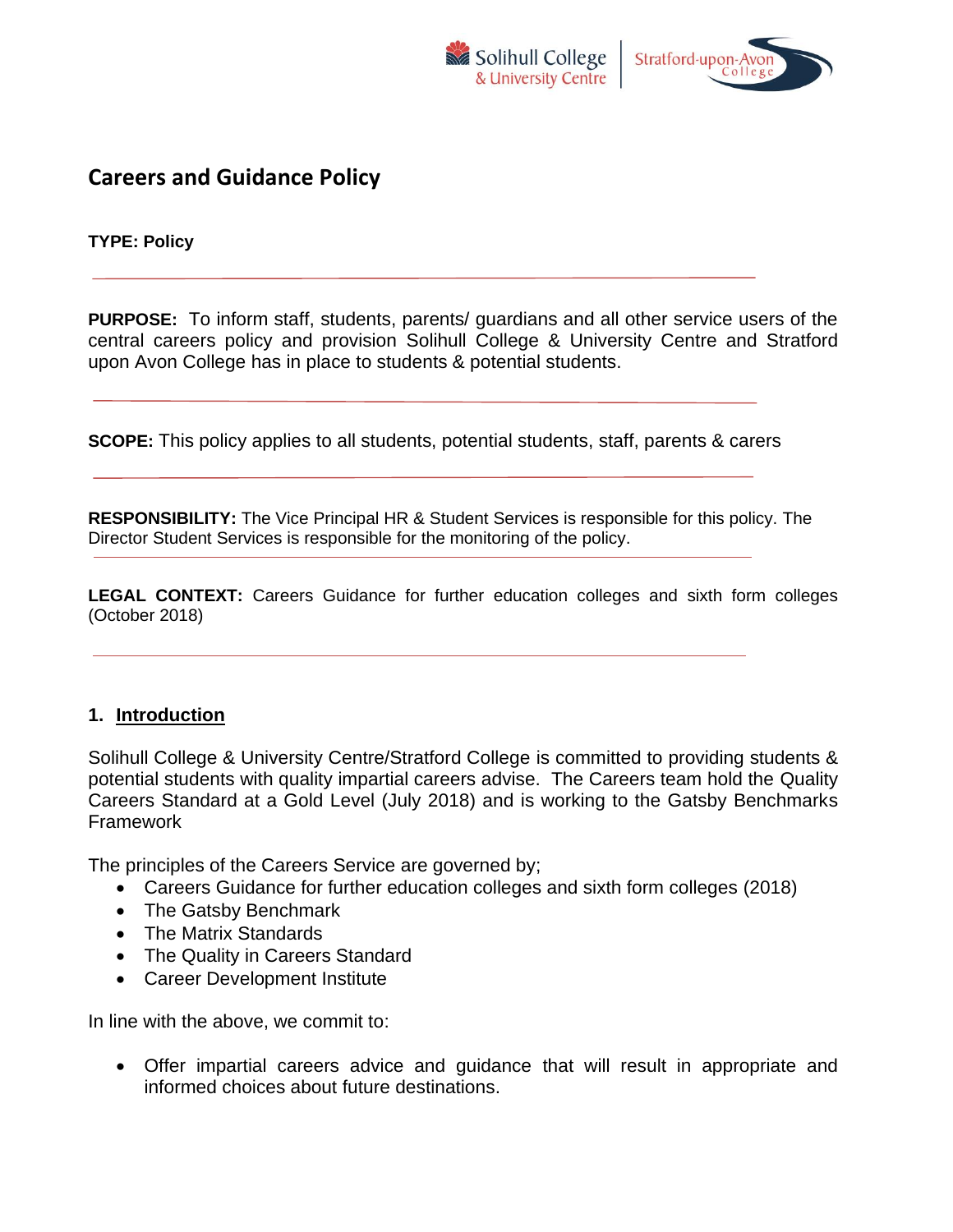



- Employ fully qualified Careers advisers to Level 6 & 7 who are members of the CDI
- Offer effective, accessible and up-to-date careers information, labour market information and resources
- Provide specialist knowledge and advice to support tutors, linking curriculum learning to career opportunities
- Provide a high-quality service to all students, parents/guardians/carers and the college & the local community
- Ensure that students are integrated into the wider college curriculum
- Provide specialist careers software for students to access whilst at college
- Careers information, advice & guidance is given to all students in achieving their full potential and raising their aspirations regardless of age, gender, ethnicity, disabilities and in accordance with the Equality & Diversity Policy

This is achieved by providing access to information resources, impartial individual guidance, and, once enrolled at the College, a range of co-curricula activities designed to develop skills for employability, assisting in your career management and decision-making.

Everyone can access the careers service via email – [careers@solihull.ac.uk](mailto:careers@solihull.ac.uk) or by contacting the Careers Team at the college by telephone or on campus. Enrolled students can access a range of further information through the Student Hub - Hub | Careers | [Careers Information \(solihull.ac.uk\)](https://hub.solihull.ac.uk/student/careers/careers-information)

## **2. Activities, Resources and Tutorials**

The Careers team provide support to tutors and students by delivering targeted careers education tutorials on progression pathways which are bespoke to the curriculum area. These are supplemented by a range of generic tutorials developed for each term. These are detailed below.

**Autumn Term** – Delivery of employability programs to all HE students to support attainment of graduate schemes and permanent employment opportunities. Ongoing support to students applying through UCAS wishing to achieve higher education progression is provided. These tutorials are supported by our annual Higher Education Fair, forming a focus for tutorial delivery. The Careers team will maintain links with the curriculum areas to ensure information about courses is up to date. Careers resources will be provided to help tutors deliver employability skills.

**Spring Term** – Delivery of Enhance scheme of work across levels 1, 2 & 3 to promote successful progression onto further education courses, apprenticeships and employment. This work is supported by the Careers and Apprenticeship Fair giving each student an opportunity to engage with employers and for them to understand the labour market information and the different career pathways.

**Summer Term** – Delivery of Higher Education Progression and Parents/Student days in partnerships with local universities, covering topics such as how to successfully secure a place at university. This includes sessions on personal statements, higher education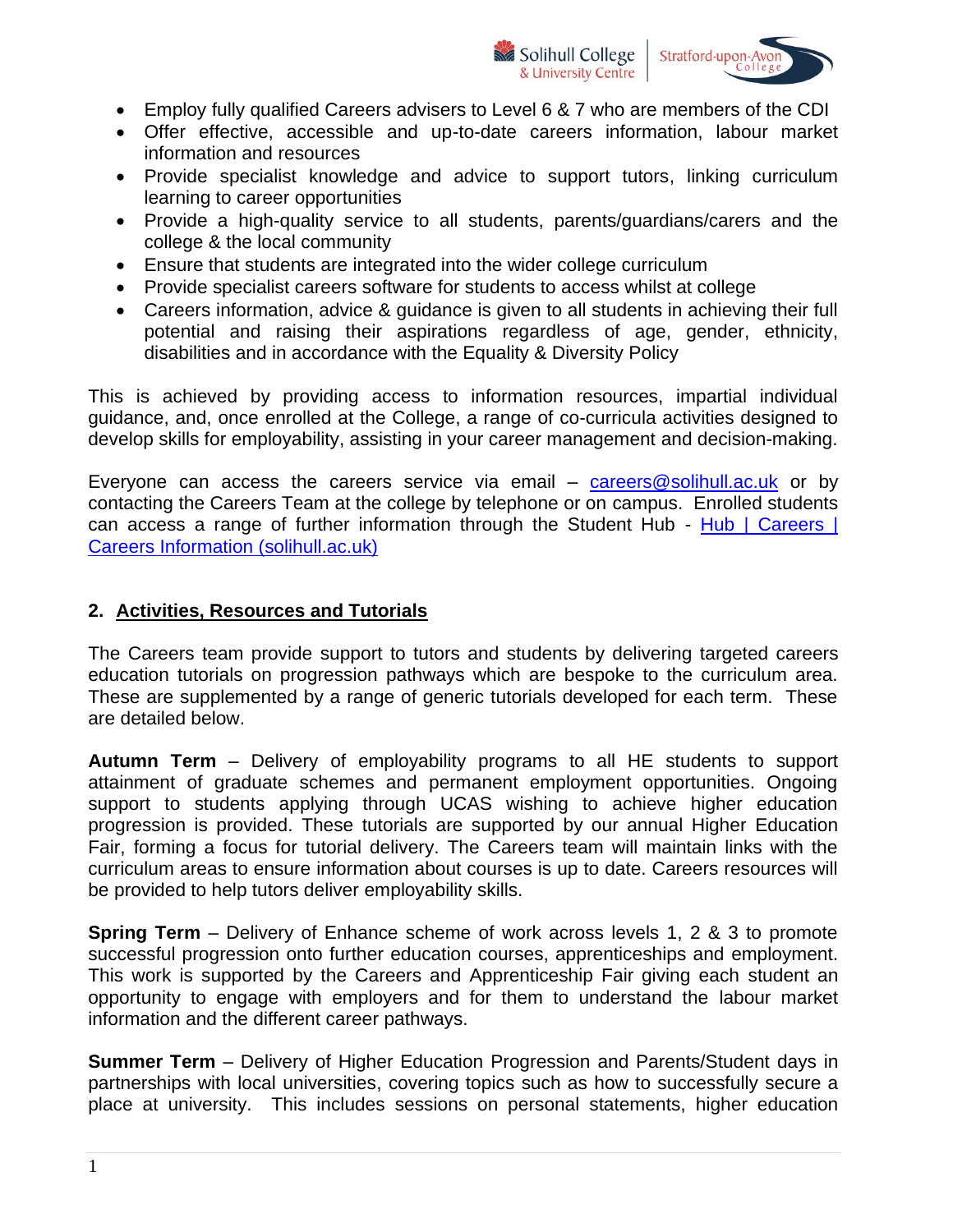

research and the UCAS process and what are the young person`s options are when they leave college.

Information about forthcoming events will be notified to students through their personal tutors, student hub, posters, hub news and social media channels

Advice, help and support is available to students and their parents through the college website; information about the Careers service is available at parents' evenings. For students to make informed decisions about their future careers we run (post 18 options evening) for parents and students to attend.

### **3. Partnerships**

The college also has close links with the Postgraduate Careers Guidance Team at Coventry University as we take Postgraduate students for a placement year.

The college has productive partnerships with local Universities and local Employers and local Training Providers which help us meet the needs of the economy, education and the community.

The College works closely with Local Enterprise Adviser, who provide advice and guidance at a strategic level to the Careers Leadership Team in order to achieve all the Gatsby Benchmarks.

#### **4. Our offer**

Before students join the college, they are entitled to:

- Impartial information, advice and/or guidance about what the College offers.
- Impartial guidance on your learning needs.
- A Careers interview to discuss your future plans or help if you decide on a course of action.

#### **When students have joined the college they are entitled to:**

- Use the careers information resource provided on-line through the Student Hub and in the ACE HUB (Aspirations, Careers & Employability Hub)
- Help with answering your careers enquiries including job search activities.
- Activities, workshops/talks designed to identify and develop your skills for learning and/or employment and make informed decisions.
- Ongoing access to personal careers guidance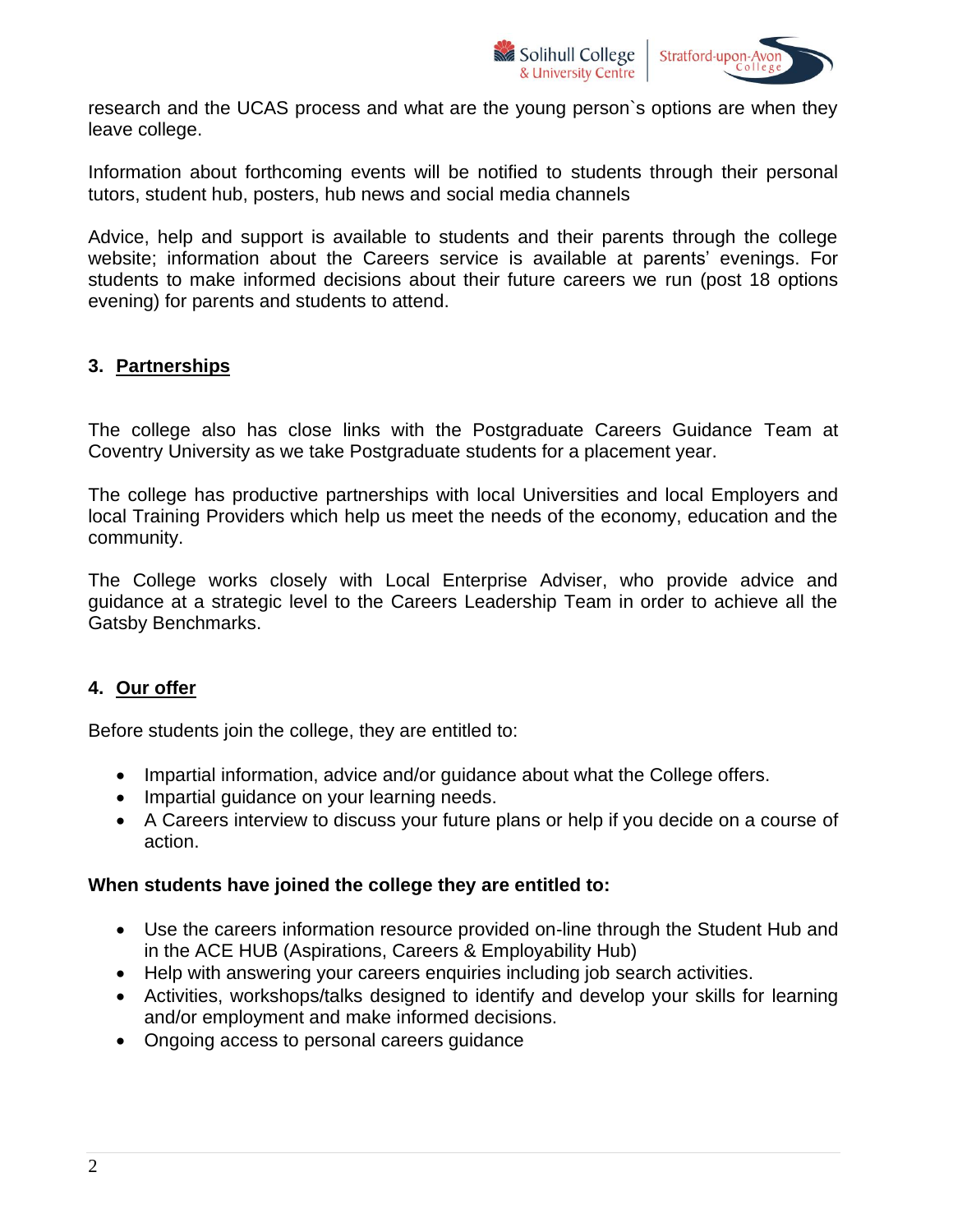#### **Before students leave they are entitled to:**

• Information about your progression options such as Further Education, Higher Education, Apprenticeships, Employment and GAP year opportunities

Solihull College

& University Centre

Stratford-upon-Avo

- Access to careers guidance to help your career decision matters and to help you achieve your next goals.
- Help with making employment applications, CV's
- Information about what else the college can offer you.

#### **As a result of accessing the Careers Service students will be able to:**

- Identify the most suitable path to achieve your career goals
- Identify your strengths, weaknesses and understand how to bridge any gaps
- Being equipped and confident to identify relevant information on learning & career progression
- Agree a plan of action to help you achieve your goals
- Access other sources of valid, up-to-date careers information to support your ongoing development.

#### **5. Our commitment to you**

All our services are regularly reviewed. After your interview you can complete a questionnaire and leave your comments about the level of service you have received and how we can improve our service & standards – your views are welcome. You are not required to give your name if you do not wish to. We will ensure that careers staff:

- Follow the ethical principles of IAG delivery ensuring that information provided is independent and impartial.
- Respect confidentiality
- Respond to e-mail enquiries within 3 working days
- Respond to telephone messages within 24 hours
- Record client information to provide information, advice and guidance services in accordance with the college's GDPR Policy. If relevant, we will seek permission to share limited details with third parties.
- We are committed to following The Gatsby Benchmark *(full description of the Gatsby Benchmark further in the policy)*

The Careers Guidance Statement of Service operates in accordance with MATRIX and the National Quality in Careers Standard and our published General Privacy Polic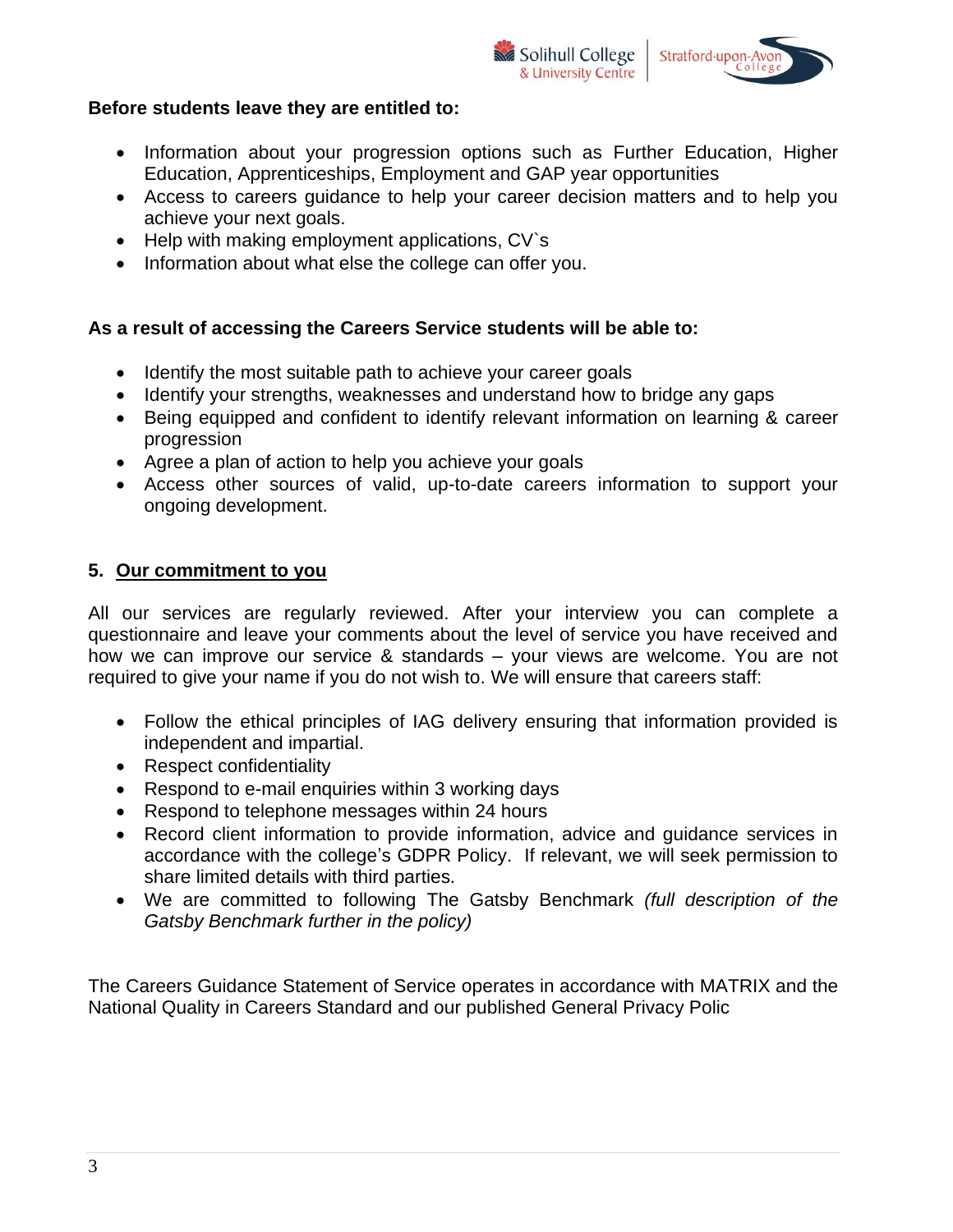

### **6. Organisational Responsibilities**

The Director of Student Services is the designated Careers Leader.

The Careers Service Manager has overall responsibility for the Careers team, who submits regular reports (every half term) to the Director of Student Services. The Careers Policy is reviewed on a yearly basis.

Every member of the Careers team has specific roles and responsibilities to ensure that the service is delivered effectively

Careers education and guidance is a whole college responsibility. Both teaching and support staff are involved in careers education and guidance in some way, whether through supporting work placements, supplying information on course and job opportunities, labour market information, providing learning or tutorial support to facilitate progression.

The College works in partnership with the local authority and local partners to focus on those young people whose IAG needs are greatest and who are most 'at risk' of dropping out of College or becoming NEET. For 19+ students we work closely with the National Careers Service Team

The advisers in Student Services offer pre-entry advice and guidance to prospective learners and careers staff work with enrolled learners; whilst industry specific guidance is provided by tutors throughout the year.

Staff participate in relevant careers related development, an example of which is UCAS reference writing for personal tutors. In addition to this the Careers team undertake a range of training and development activities as recommended by the CDI. All the Careers Advisors are members of the CDI who follow the CDI Code of Ethics and are fully qualified Level 6 and 7 in Careers Guidance.

#### **7. Monitoring & Review**

- The careers team regular monitor feedback from students, parents, carers and external providers in order to provide a robust and effective service
- The feedback is collated and is added to the Careers QIP (Quality Improvement Plan)
- Student Learner Voice and College Termly Surveys are reviewed to provide a more effective careers service

## **8. Parents, Carers and Guardians**

Solihull College & University Centre/Stratford College aims to work in partnership with parents and careers and guardians to raise students' aspirations and support them in helping young people make informed decisions when planning their learning and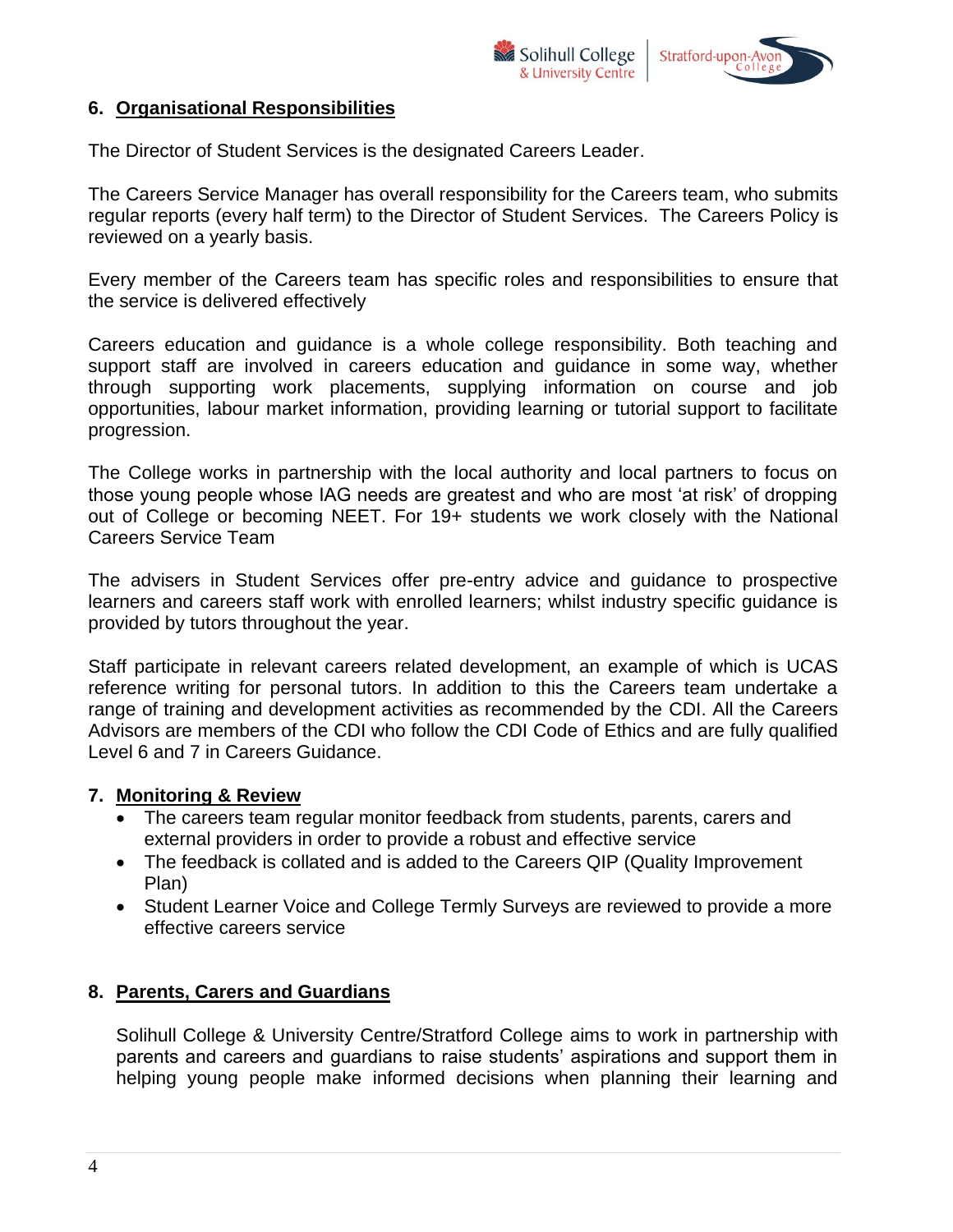

career pathways. This is achieved through several interactions during the learner journey.

- Application, admissions and enrolment processes
- Schools Liaison
- Careers guidance interviews
- Parental engagement events
- Open days and recruitment events
- College publications

## **9. Career Development Institute Code of Ethics**

#### **Impartiality:**

We provide unbiased information, advice & guidance that allows you to consider all of the options available to you

#### **Accessibility:**

We are committed to making all clients aware of the services we offer and to make sure that all clients can access the service. We do this by working together to provide facilities and materials suitable for all clients in a way that does not exclude anyone from benefiting from the service.

#### **Confidentiality:**

We will treat all information about our clients as strictly confidential as required by the Data Protection Act. We can provide a private setting for pre-booked careers

appointments. Drop in sessions will be within an open space unless otherwise

requested. We will not pass on any information without the written permission of the client with the exception of safeguarding disclosures.

#### **Equality of Opportunity:**

We are committed to equality of opportunity for all our clients, and will monitor services on a regular basis to ensure that we uphold this principal in delivering our IAG service. We will provide a copy of our equal opportunities policy to any client on request.

#### **Transparency:**

The information, advice & guidance process should be made clear to every client. We aim to use clear language and ensure that all clients understand what is available through the IAG service, including our roles and responsibilities.

#### **Individual Ownership:**

We ensure that the information, advice and guidance we provide is focused on the needs of the individual and that the service is welcoming and responsive to their present and future needs. We encourage client feedback on our service and provide opportunities for clients to give us their opinion.

#### **Professional:**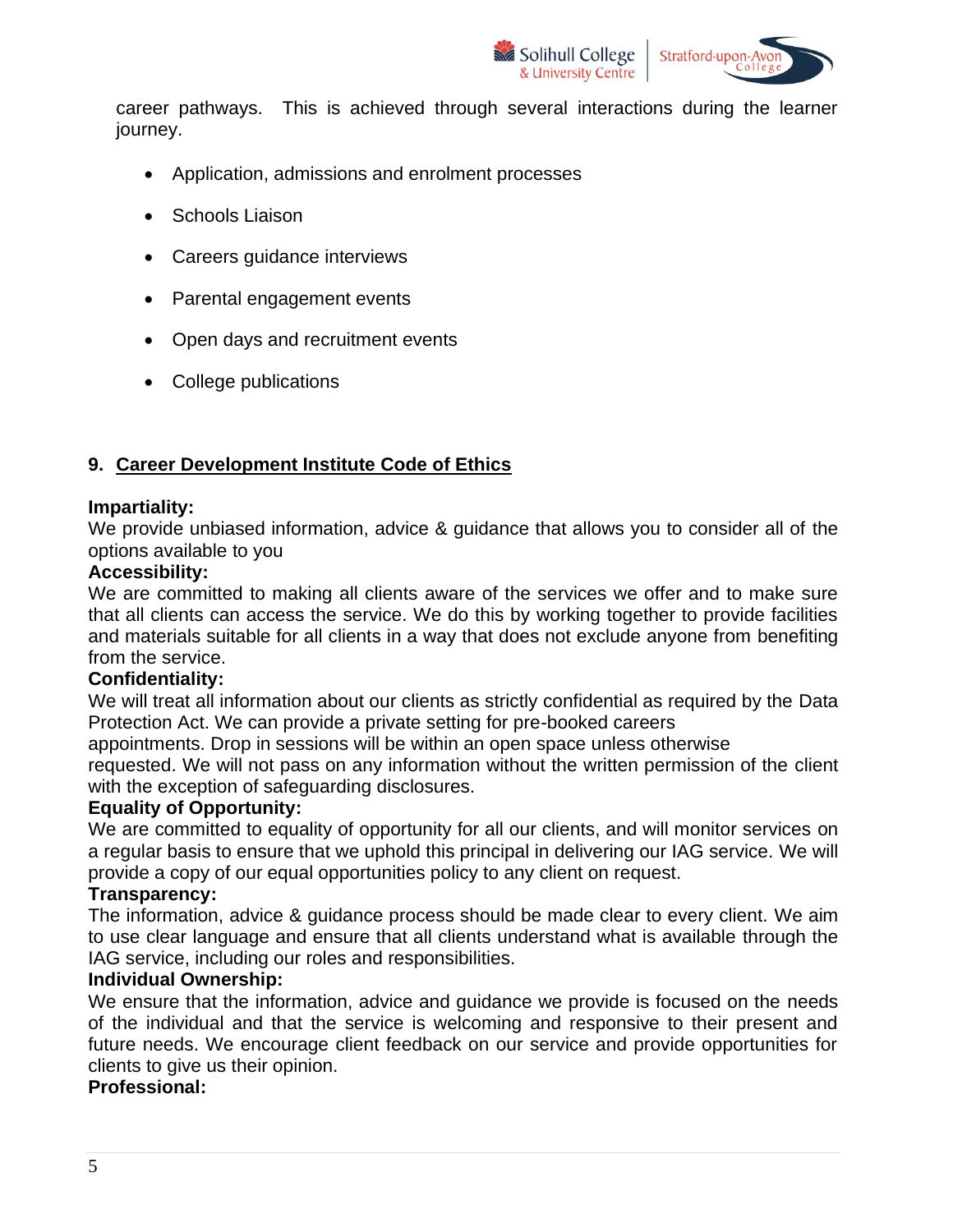



We ensure that our staff have the skills and knowledge to identify and address our clients' needs. The College is committed to providing opportunities for continuing professional development to IAG staff.

#### **Client Referral:**

We will refer clients within the College as appropriate and onto other agencies following prior agreement with the client.

## **10.Careers Leadership Team**

Solihull College & University Centre/Stratford College has established a Careers Leadership Team. The team meets at least once a term and oversees the effective implementation of the careers, advice and guidance at the college in accordance with the Gatsby Framework

The members of the Careers Leadership Team include:

Director of Services for Student Services (Careers Leader/Chair) – Adam Thomas Careers Service Manager – Alka Prinja – 0121 678 7020 email: [alka.prinja@solihull.ac.uk](mailto:alka.prinja@solihull.ac.uk) Assistant Principal – STEAM Faculty Assistant Principal – Commercial Faculty Additional Needs Manager Work Experience Manager Head of Personal Progress & Development

#### **11.Management of provider access requests**

A provider wishing to request access should contact: Adam Thomas Director of Student Services/Careers Leader who is responsible for Information, Advice and Guidance Telephone: 0121 678 7000 Email: [adam.thomas@solihull.ac.uk](mailto:adam.thomas@solihull.ac.uk)

#### **12.Opportunities for access**

A number of events, integrated into the colleges careers programme, will offer providers an opportunity to come into college to speak to students and/or their parents/guardians/carers.

Please speak to Alka Prinja, Central Careers Service, Tel: 0121 678 7020 or email: [careers@solihull.ac.uk](mailto:careers@solihull.ac.uk) to identify the most suitable opportunity for you. The college policy on safeguarding sets out the college`s approach to allowing providers into college as visitors to talk to our students.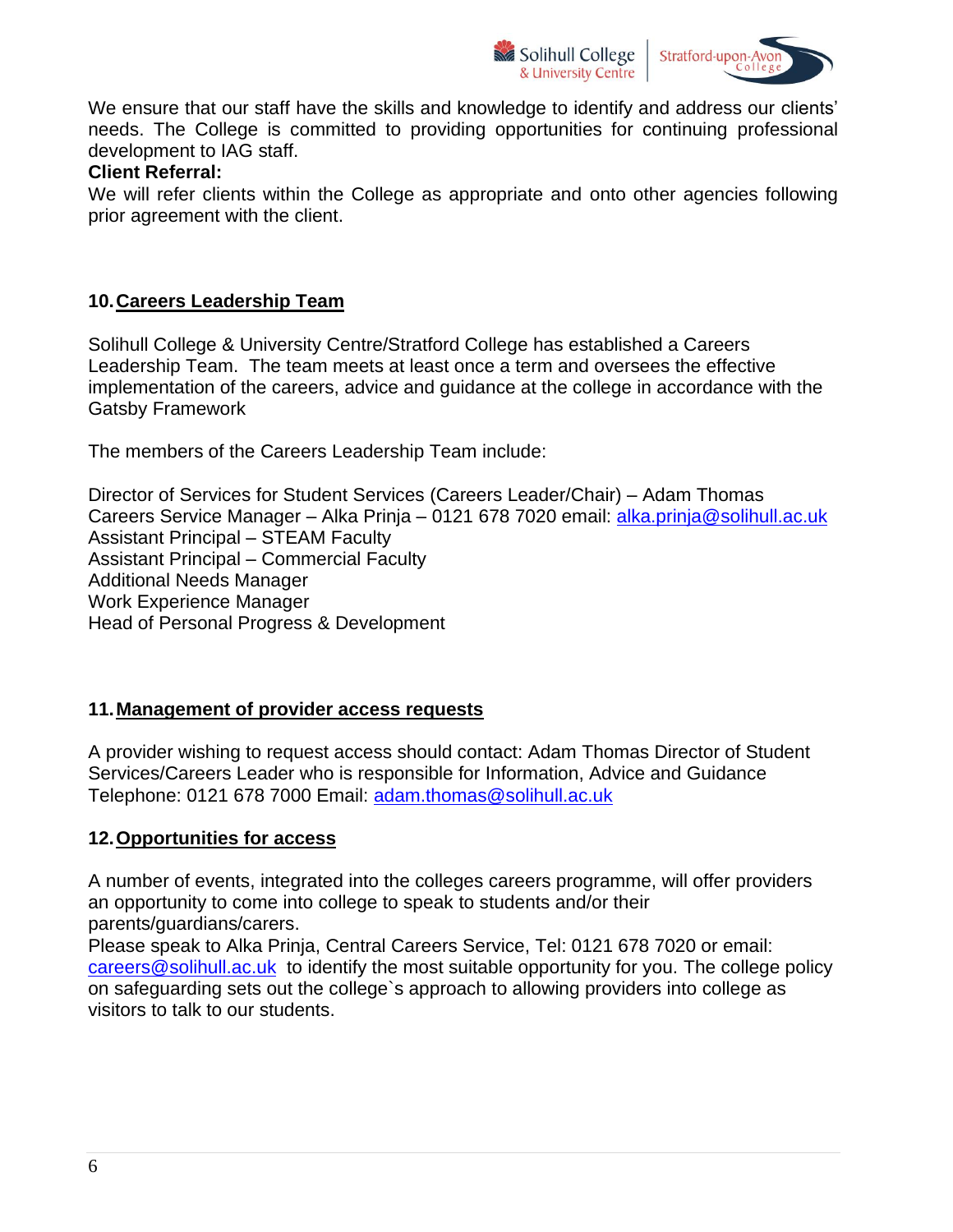



## **13.Gatsby Benchmark for Careers Guidance**

The Gatsby benchmarks form part of the government strategy and guidance that all schools and colleges have to follow to ensure that every student gets good quality careers guidance whilst in education.

## **1) A STABLE CAREERS PROGRAMME**

Every college should have an embedded programme of career education and guidance that is known and understood by learners, parents, teachers, employers and other agencies.

## **2) LEARNING FROM CAREER AND LABOUR MARKET INFORMATION**

Every learner, and their parents (where appropriate), should have access to good quality information about future study options and labour market opportunities. They will need the support of an informed adviser to make best use of available information.

## **3) ADDRESSING THE NEEDS OF EACH STUDENT**

Learners have different career guidance needs at different stages. Opportunities for advice and support need to be tailored to the needs of each learner. A College careers programme should embed equality and diversity considerations throughout.

## **4) LINKING CURRICULUM LEARNING TO CAREERS**

All subject staff should link curriculum learning with careers, even on courses which are not specifically occupation-led. For example, STEM subject staff should highlight the relevance of STEM subjects for a wide range of future career paths. Study programmes should also reflect the importance of maths and English as a key expectation from employers..

## **5) ENCOUNTERS WITH EMPLOYERS AND EMPLOYEES**

Every learner should have multiple opportunities to learn from employers about work, employment and the skills that are valued in the workplace.

## **6) EXPERINCE OF WORKPLACES**

Every learner should have had at least one experience of a workplace, in addition to any part time employment

## **7) ENCOUNTERS WITH FURTHER AND HIGHER EDUCATION**

All learners should understand the full range of learning opportunities that are available to them. This includes both academic and vocational routes, and learning in schools, colleges, universities and in the workplace.

## **8) PERSONAL GUIDANCE**

Every learner should have opportunities for guidance interviews with a careers adviser, who could be internal (a member of college staff) or external, provided they are trained to an appropriate level.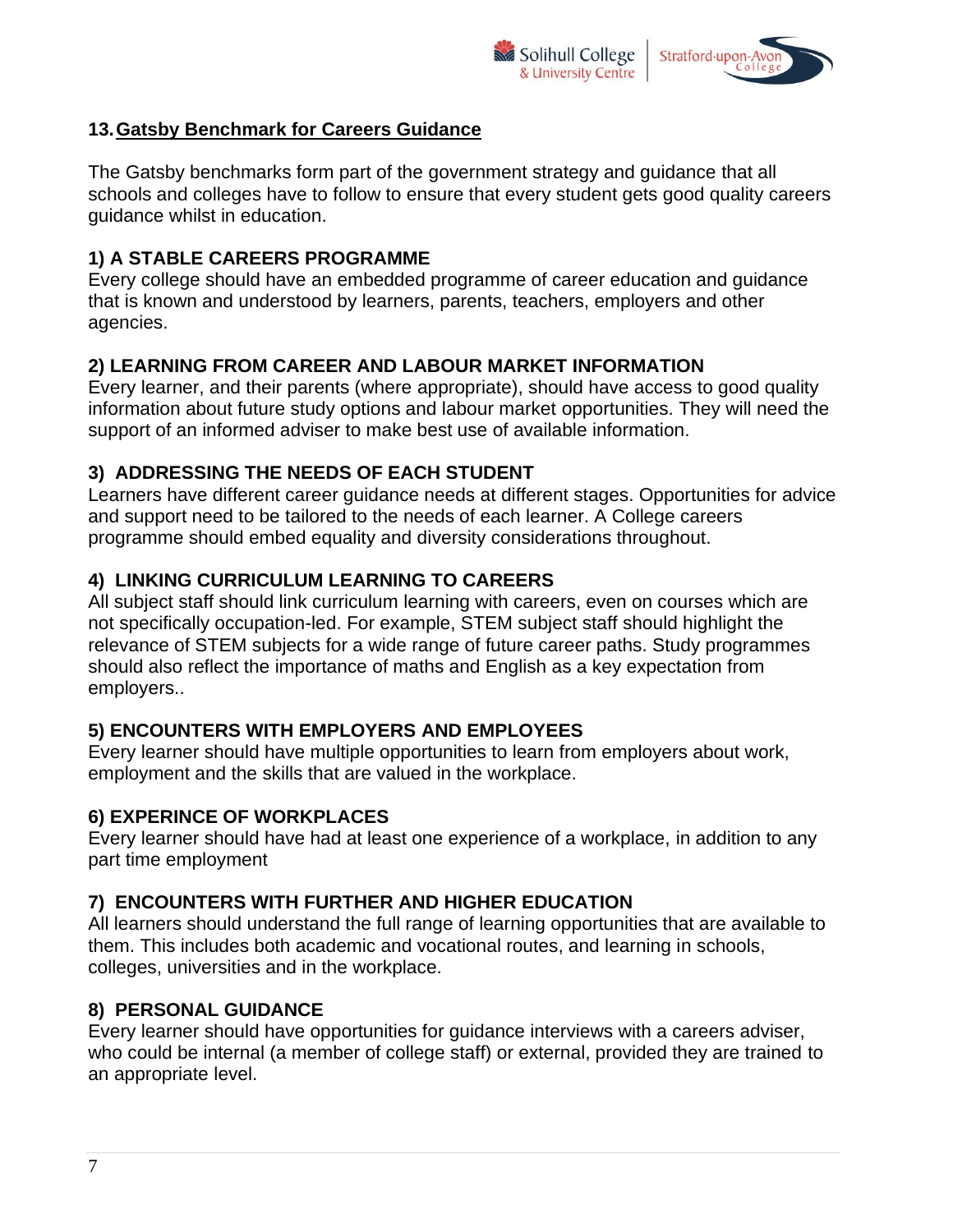

| <b>Solihull College &amp; University Centre / Stratford College</b> |        |             |        |            |            |        |        |            |        |            |
|---------------------------------------------------------------------|--------|-------------|--------|------------|------------|--------|--------|------------|--------|------------|
| <b>Careers Programme 2021-2022</b>                                  |        |             |        |            |            |        |        |            |        |            |
| <b>Activity/Month</b>                                               | Aug    | <b>Sept</b> | Oct    | <b>Nov</b> | <b>Dec</b> | Jan    | Feb    | <b>Mar</b> | Apr    | <b>May</b> |
| <b>Careers Guidance</b>                                             |        |             |        |            |            |        |        |            |        |            |
| 1-1 Careers Guidance (G8)                                           | $\ast$ | $\ast$      | *      | *          | $\ast$     | *      | $\ast$ | $\ast$     | $\ast$ | $\ast$     |
| Transition checks - right learner,<br>right course (G8)             | $\ast$ | *           | $\ast$ |            |            |        |        |            |        |            |
| <b>Careers Advice at Open Events</b><br>(G8)                        | $\ast$ |             |        | ∗          |            |        |        | *          |        |            |
| <b>Careers Advice at PEGS week</b><br>(G1, G7)                      | $\ast$ |             |        |            |            |        |        |            |        |            |
| <b>Careers Inductions (G1, G8)</b>                                  | $\ast$ | $\ast$      |        |            |            |        |        |            |        |            |
| <b>Schools and outreach</b><br>engagement events (G8)               | $\ast$ | $\ast$      | *      | *          | $\ast$     | *      | $\ast$ | $\ast$     | *      | $\ast$     |
| <b>Email &amp; Telephone Careers</b><br>Guidance (G1, G8)           | $\ast$ | $\ast$      | *      | *          | $\ast$     | $\ast$ | $\ast$ | $\ast$     | *      | *          |
| <b>Careers Events</b>                                               |        |             |        |            |            |        |        |            |        |            |
| <b>Careers &amp; Apprenticeship Fair</b><br>(G2, G4, G5, G7)        |        |             |        |            |            |        |        | $\ast$     | *      |            |
| HE Fair (G7)                                                        |        | $\ast$      |        |            |            |        |        |            | *      |            |
| <b>HE Information Talks (G7)</b>                                    |        |             |        |            |            |        |        | $\ast$     | *      | $\ast$     |
| <b>Personal Statement Drop-ins</b><br>(G7, G8)                      | $\ast$ | $\ast$      | $\ast$ | *          | ∗          |        |        |            |        |            |
| <b>Bespoke Industry Careers Event</b><br>(G2, G4, G5, G8)           |        |             |        |            |            | $\ast$ |        |            |        |            |
| Options at 18 (G3, G5, G7, G8)                                      |        |             |        |            |            |        | *      | $\ast$     |        |            |
| <b>National Apprenticeships</b><br>week(G1, G2, G4, G5)             |        |             |        |            |            |        |        | ∗          |        |            |
| <b>Higher Education Support</b>                                     |        |             |        |            |            |        |        |            |        |            |
| <b>HE Information Talks (G7)</b>                                    |        |             |        |            |            |        |        | $\ast$     | $\ast$ | *          |
| <b>UCAS registration tutorials (G7)</b>                             |        | $\ast$      | $\ast$ | $\ast$     |            |        |        |            |        |            |
| <b>Personal Statement Drop-ins</b><br>(G7, G8)                      | $\ast$ | $\ast$      | $\ast$ | $\ast$     | $\ast$     |        |        |            |        |            |
| <b>Student Finance Talks (G7)</b>                                   |        |             |        |            |            |        | *      | $\ast$     | ∗      | $\ast$     |